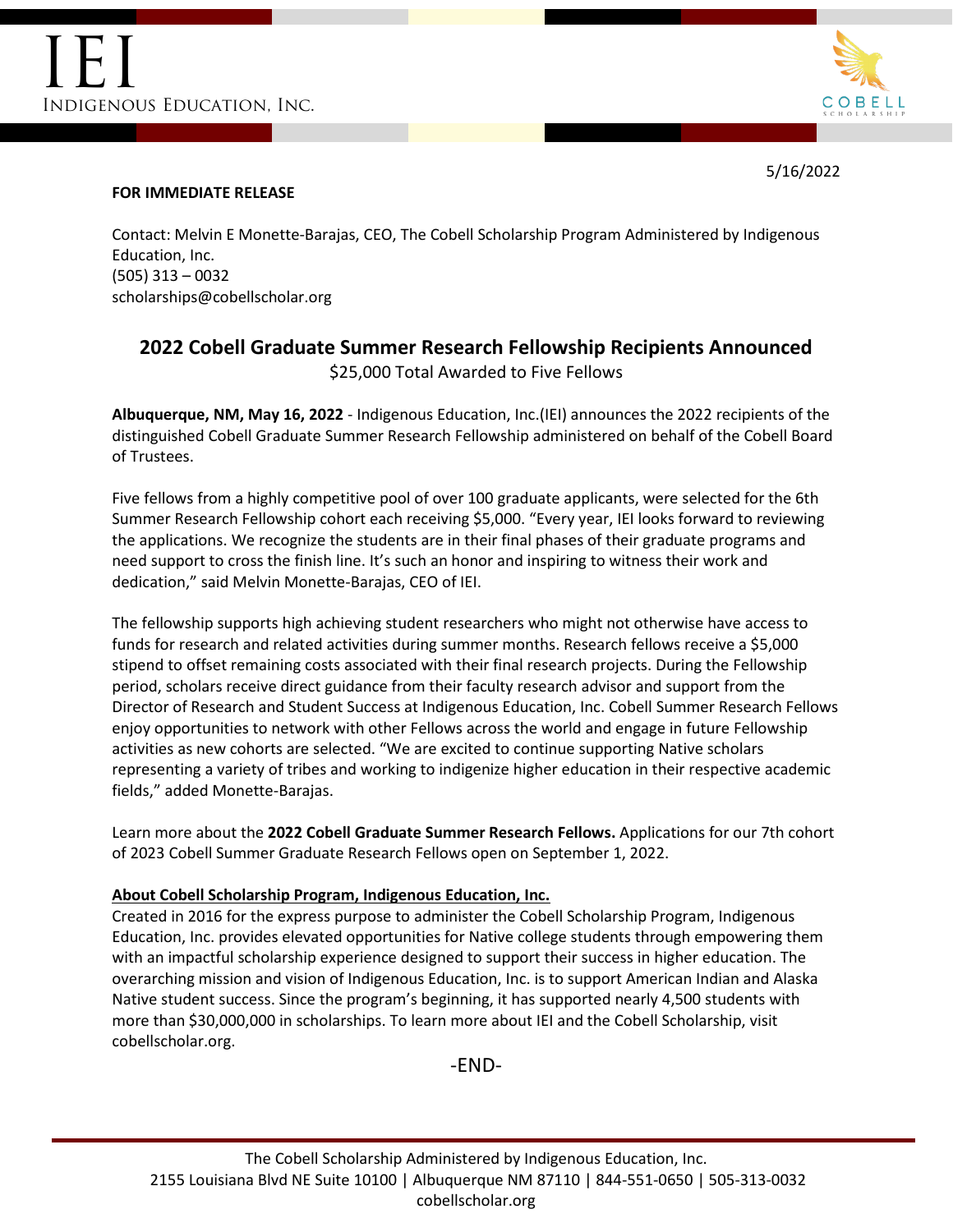# IEI Indigenous Education, Inc.





**Cobell Fellow:** Allison Ramirez **Tribal Affiliation:** Tohono O'odham Nation **Institution:** University of California Los Angeles **Degree:** PhD – Sociology **Research Project:** Experience of the Tohono O'odham peoples in relation to climate change and relationship(s) to water.

#### **Detailed Research Project Overview**

"The purpose of this research project is to understand how members of the Tohono O'odham Nation have experienced climate change and drought conditions since 1999 in Tucson, Arizona. To do this, Allison will interview 10 members of the Tohono O'odham Nation living in Tucson about their experiences with climate

changes by centering their stories on water and rain. Native peoples living off of Indian reservations are provided less environmental protections for Native Americans living off of Indian reservations. My dissertation research centers on two events of drought from 1940-64 and 1999-2020. Research concerning this proposal will examine the experiences of Tohono O'odham living in Tucson from 1999- 2020. This research will help me complete the third chapter of my doctoral dissertation.

Since 1999, the American Southwest has experienced prolonged and extreme drought conditions. Alongside prolonged drought conditions, the growing population of the American Southwest continues to stress local water resources in desert metropolitan areas. Solutions for current and future drought conditions facing metropolitan cities in the American Southwest have involved transporting water from the Colorado River Basin through infrastructures like the Central Arizona Project Aqueduct, drought contingency plans, and water settlements with local Native Nations. Native Nations themselves have taken measures to mitigate the effects of climate change such as alternative energy projects (Redsteer 2013:386).

While the political efforts of Native Nations provide avenues for local climate adaptation, many Native people live off of Indian reservations in cities and towns. This means that urban Native communities are subject to the environmental laws and adaptation efforts of the jurisdiction they reside in, providing them varied political experiences from Native communities that live within the jurisdictional boundaries of reservation land. Allison's research aims to understand the experiences of Tohono O'odham with climate change for social awareness and to help better serve urban Tohono O'odham communities and other urban Native communities facing the realities of climate change.

To understand the environmental experiences of Tohono O'odham living in Tucson, Arizona, Allison will complete 10 semi-structured interviews. Interviews with Tohono O'odham living off the reservation will help us to understand how climate change impacts Native people living off of Indian reservations and reservation border towns has given environmental protections for Native people living in these spaces. To understand how Tohono O'odham living off the Tohono O'odham Nation's reservations, this project asks: "How does environmental change impact the lives of Tohono O'odham living in Tucson, Arizona?" and "How does their experience historically compare to those residing on the Tohono O'odham Nation given the lack of environmental and human projects for O'odham living off the reservation?"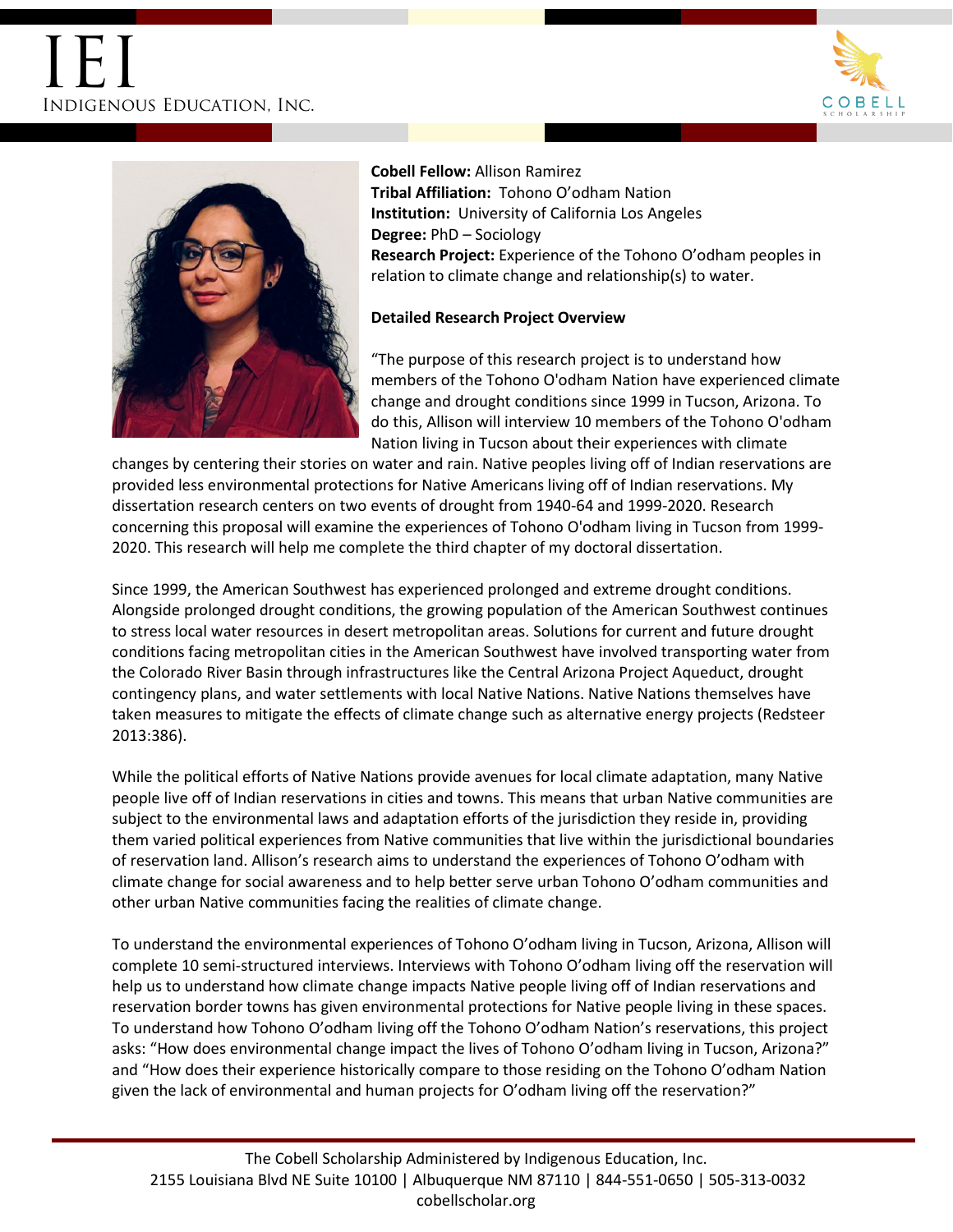

Like other Indigenous and non-Indigenous scholars who have followed the water as an object and method of analysis (Cattelino forthcoming; Curley 2021), this dissertation follows water to outline how climate change has historically impacted Tohono O'odham life and kinship ties in times of drought. Research for this project does not involve any scientific sampling of water. This research for this project will require 15 burden hours from research participants, which they will be provided with a \$30 donation from their time. Research methods for this project align with the values and culture of the Tohono O'odham nation rooted in kinship, respect, place-based ways of being, and wellness. If provided the opportunity to receive the Cobell Graduate Summer Research Fellowship, she will use this opportunity to build relationships with organizations and localities invested in Tohono O'odham life and environmental welling in Tucson, which she has had limited opportunity to do due to the Covid-19 pandemic.

Information from interviews will also be compiled in a written report to the Tohono O'odham Nation that addresses the environmental and social needs of Tohono O'odham living in Tucson, Arizona. As a life-long member of Tucson's Tohono O'odham community, information about the environmental and social conditions especially pertaining to environmental change and access to clean water could contribute to the wellbeing of this very resilient community."



**Cobell Fellow:** Ashton Smith **Tribal Affiliation:** Apache Tribe of Oklahoma **Institution:** University of Montana **Degree:** MA – Clinical Psychology **Research Project:** Indigenous culture, learning, and identity in educational settings

### **Detailed Research Project Overview**

"Native American and Alaska Native (NA/AN) culture and identity are fundamental to their learning and well-being. The importance of cultural and identity is particularly noted in the education system. For example, Isaacson et.al. (2018) found both NA/AN elders and youth described the importance of learning within their education systems; yet, learning how to maintain their culture and traditional values was vital for their well-being. Using Talking Circles, NA/AN

youth and elders explained the need for youth to be able to live within the Western world, while maintaining their culture and establishing their identity (Isaascon et.al., 2018). Specifically, some of the components that shaped their identity were language, relationships, and education. Further, tribal elders shared in Talking Circles that they wanted their children to be educated, but during their education, they experienced negative relationships with the public education system due to the longlasting impacts of boarding schools on them and their families. Indeed, there was commonality in that NA/AN people in contemporary society experience challenges to navigating two worlds within education.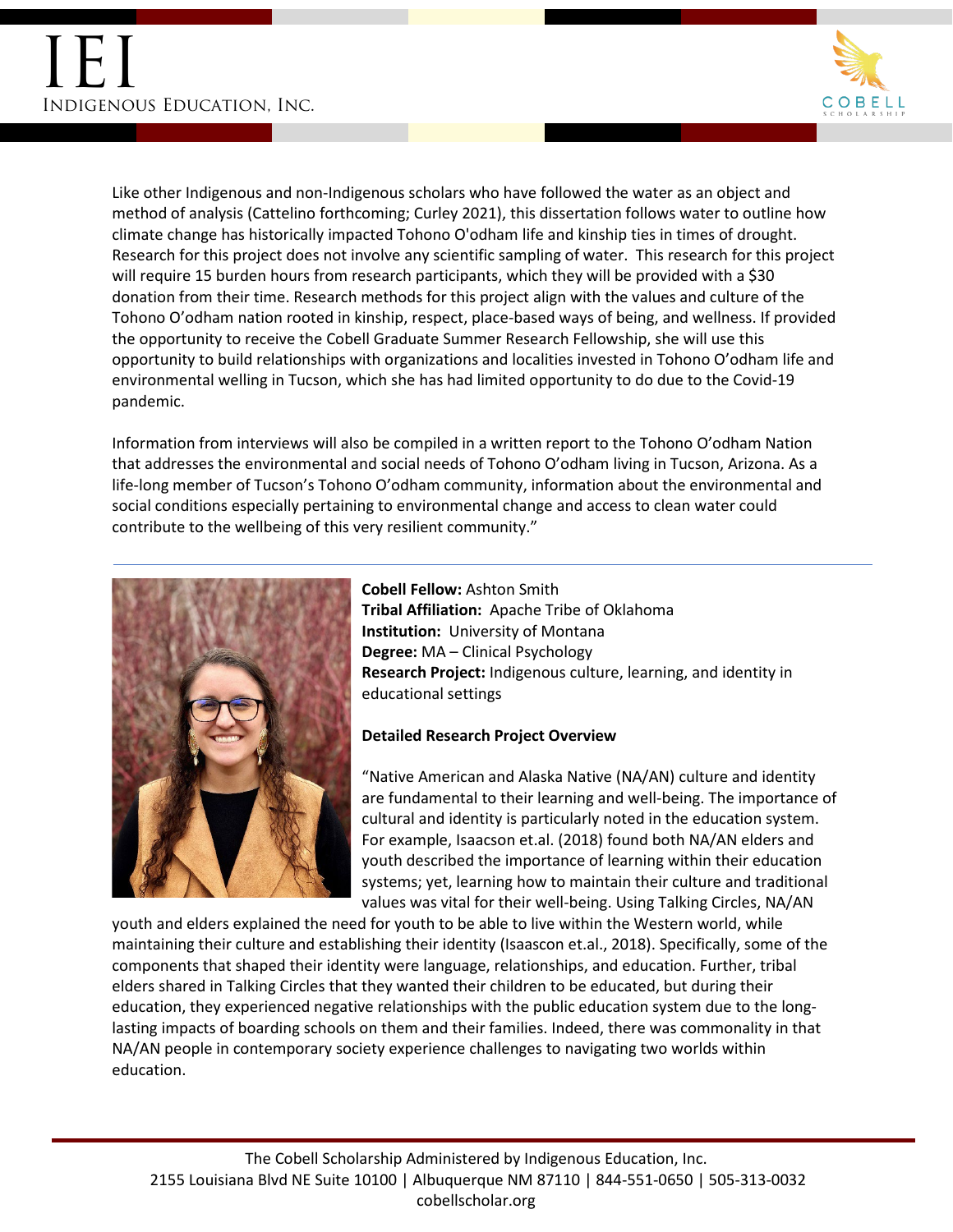

Learning and well-being are integral values for NA/AN people but finding an appropriate way to approach education and learning can be difficult, especially when historically, the colonial-based systems have been created for NA/AN people to fail. Scholars (e.g., Fryberg, Covarubias, & Burack, 2013) have suggested that one way to engage NA/AN students in education is to have appropriate representation of NA/AN people within school settings. This representation can include having NA/AN educators and staff, textbooks that have accurate information of NA/AN histories, appropriate curriculum for NA/AN youth, and cultural and language immersion (Aguilera & LeCompte, 2007; Northup & Withington, 2015).

Another approach is to create spaces that support NA/AN students, making them feel welcome and safe in schools. Many teachers are often taught child- or subject-centered approaches, but not taught community- or Indigenous-centered approaches that are more common in NA/AN communities (Castagno & Brayboy, 2008). Reyhner and Jacobs (2002) proposed that educators who work with NA/AN students can better prepare themselves by (1) being reflective and responsive in teaching, (2) critically considering pedagogical assumptions of the dominant culture, (3) increasing expectations for Native students, (4) studying the concepts of spirituality and reciprocity, (4) focusing more on extended family involvement in teaching and learning, (5) being sensitive to language issues on many levels, (6) understanding problems related to overusing extrinsic motivation, (7) realizing the importance of continued teacher support, and (8) appreciating that the wisdom NA/AN cultures can benefit all children (Reyhner & Jacobs, 2002). Having teachers that are culturally aware and who can embody these qualities and traits as an educator can contribute to NA/AN students feeling welcome and safe.

Specifically, an approach to making schools feel safe and welcome for NA/AN students is integrating cultural matching and identity safety. Cultural matching has been conceptualized as having a child's classroom environment reflect their own culture at home (e.g., beliefs, values, traditions, language, dialect, shared experiences; Rip et.al., 2020). Identity safety, on the other hand, is conceptualized as when individuals believe that that their social identity is an asset, rather than a barrier to success in the classroom, and that they are welcomed, supported, and valued whatever their background (Steele & Cohen-Vargas, 2013).

Cultural matching and identity safety for NA/AN people in other environments (e.g., psychotherapy, child-welfare system, mentoring roles) have been found to support well-being and identity (Brown et.al., 2009; Ibaraki, Nagayama-Hall, 2014; Johnson et.al., 2019). Previous research studies have shown that identity safety and cultural matching are effective in promoting a sense of belonging in the classroom and eliminating stereotype threat for students of color, including African American and Hispanic students (Steele & Cohen-Vargas, 2013). Further, the existing research has found that cultural matching can have positive outcomes on foster placements for First Nation youth (Brown et.al., 2009). First Nation youth in Canada need to have their own cultural framework within educational environments that is consistent with the student's culture for them to have higher grades and protection from discrimination and culture biases (Fryberg, et al., 2013). There is a gap in the research, however, specifically examining cultural matching and identity safety for Native American and Alaska Native students in school. Although these studies examine cultural mismatching of education specifically for First Nation youth in Canada, there is a need to examine what components compose a culturally matched and identity safe classroom for NA/AN students in the United States.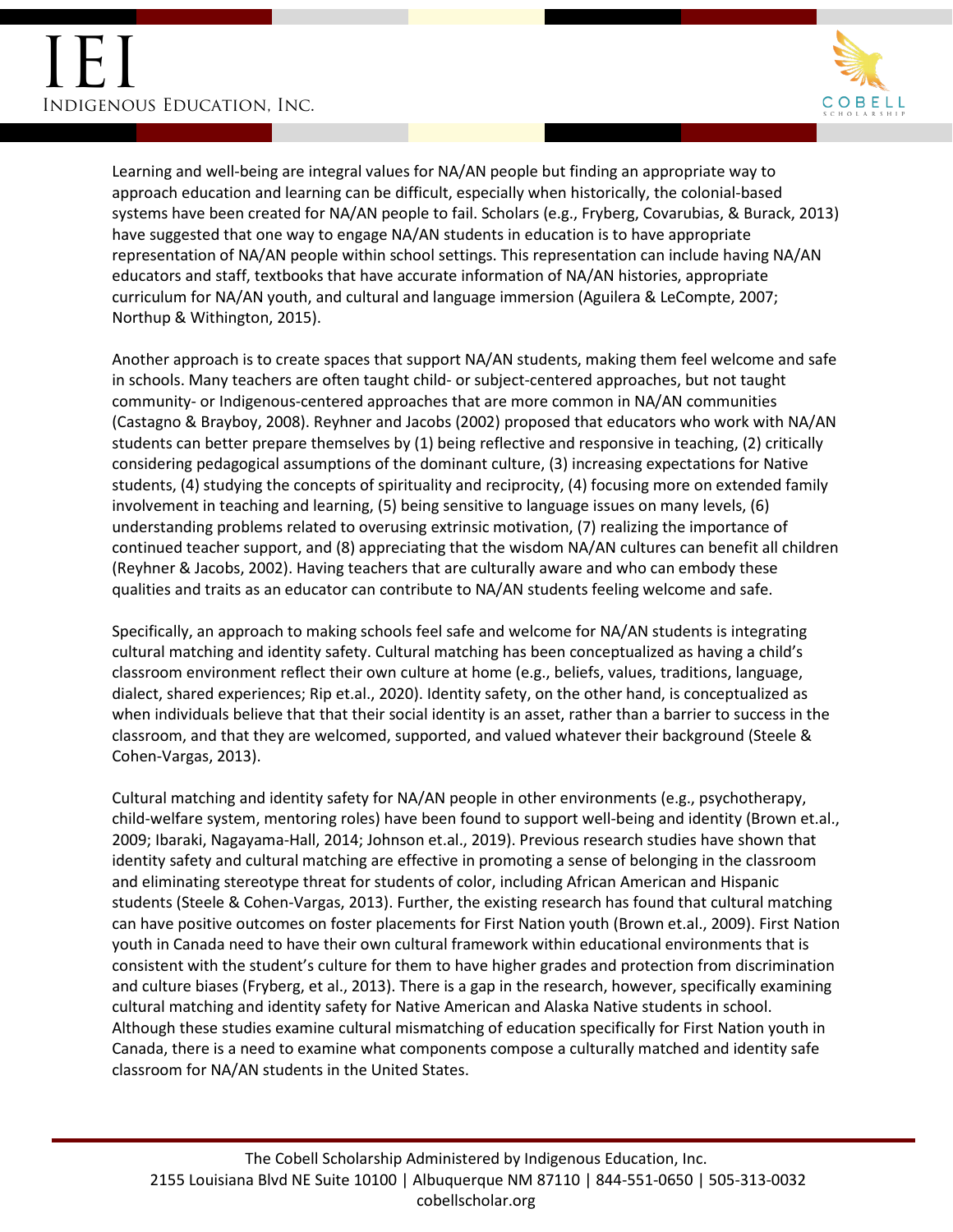

The purpose of this study is to help identify culturally matched and identity safe practices that allow for NA/AN youth to feel safe within school settings. Although there are several ways in which people may identify this population (e.g., Indian, American Indian, Native American, Native), Ashton has chosen to use the term "Native American/Alaska Native" (NA/AN) to better reflect the contemporary identification, particularly because the alternative term, American Indian/Alaska Native, is used by the US federal government and does not reflect her own identity. Importantly, NA/AN people identify themselves with their affiliated tribe/tribes, and she will subsequently use the tribal affiliation when describing a research study or when discussing participants, committee members, and members of the research labs as appropriate. To address the aims of this study, Ashton will be using a Blackfeet, Kiowa, and Apache lens, while adhering to Niitsitipi (Blackfeet) values and worldview."



## **Cobell Fellow:** James Stumpff

\_\_\_\_\_\_\_\_\_\_\_\_\_\_\_\_\_\_\_\_\_\_\_\_\_\_\_\_\_\_\_\_\_\_\_\_\_\_\_\_\_\_\_\_\_\_\_\_\_\_\_\_\_\_\_\_\_\_\_\_\_\_\_\_\_\_\_\_\_\_\_\_\_\_\_\_\_\_

**Tribal Affiliation:** Navajo Nation **Institution:** University of California - Riverside **Degree:** Cellular and Molecular Biology **Research Project:** Respiratory diseases and cellular correlations in Indigenous populations

### **Detailed Research Project Overview**

"Respiratory diseases disproportionately affect American Indian/Alaska Native (AI/AN) populations which was recently highlighted by the SARS-CoV-2 pandemic. Key determinants over the past decade of chronic respiratory diseases disproportionately affecting AI/AN are socioeconomic status (low-income housing), weight morbidity, and smoking. Further health inequities were also highlighted during the pandemic as infection rates of COVID-19 were three and a half times higher in the Navajo Nation than that of white Americans. Seasonal

influenza poses a threat despite current vaccinations, and we see AI/AN populations are at higher risk than others for pneumonia and bronchitis, hospitalizations and death. His research focuses on host responses to influenza by identifying differences in cell populations and dynamics to find correlations with mild or severe disease. Correlates with mild or severe disease can be targeted for therapeutic strategies.

James has identified innate immune cell populations that correlate with mild influenza disease outcomes and are absent in severe disease. Current strategies combine computational, immunological, and virological techniques to predict and identify immune cells and their roles. His summer research project will further investigate and elucidate the role of these immune cells and how they help lung tissues restore homeostasis and promote healing.

The pleural cavity surrounds the lungs and aids in breathing, however, there are an abundance of immune cells that reside within the cavity. Using computational data, we have predicted a population of macrophages that cross the mesothelium into the lung during the recovery phase of influenza. This has been confirmed by staining these cells with a fluorescent dye (PKH26PCL) that can selectively label the macrophage population of cells. After infection mice are sacrificed and lungs are analyzed by flow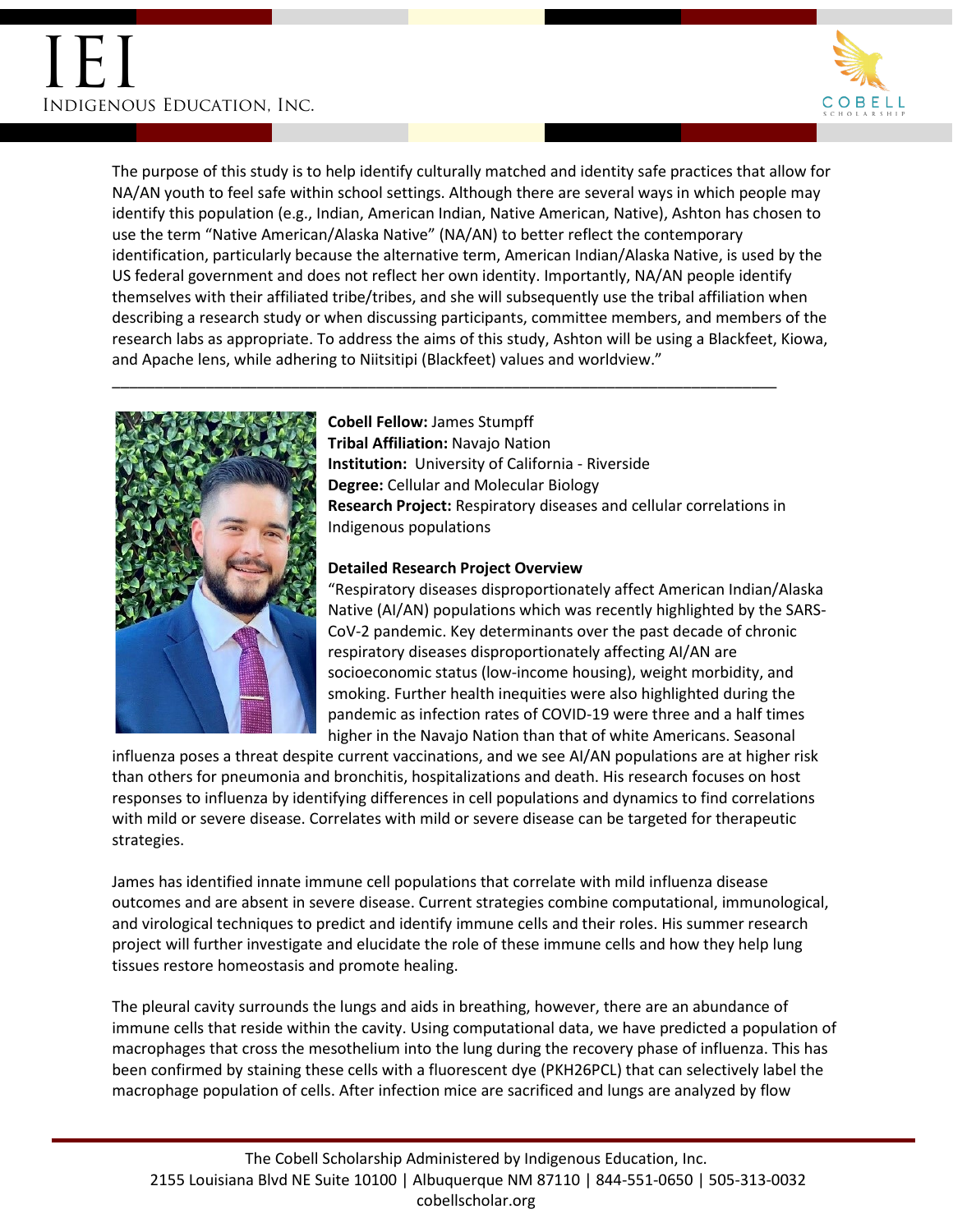

cytometry and confocal microscopy. Both methods use fluorescence to observe our cell population and quantify their abundance. Data also shows when these macrophages are ablated in influenza infection it leads to increased weight loss, indicating these macrophages have an important role either in recovery or modulating the immune system during and after infection. Another aspect seen in mild influenza is alveolar macrophages do not decrease in number, but we see their numbers deplete significantly in more severe disease. These macrophages are known to be "safeguards" of the airways as they are primarily involved in clearing out pathogens that enter the airways. Another population named interstitial macrophages have two different subsets that reside in the lungs, and he has identified rapid expansion of both populations during the recovery phase of influenza infection. Preliminary data suggests a role in wound healing and immunomodulation. These three macrophage populations will further be investigated to elucidate how they responds to mild and severe disease, and what their role is during infection and the recovery phase of restoring homeostasis.

At his institution, James has access and been trained to use the high-containment BSL-3 with select agents. This makes him uniquely suited to pursue a project of highly infectious influenza viruses. James will compare a sub-lethal infection of seasonal influenza (H1N1) to a lethal infection of highly pathogenic avian influenza (H5N1). Mice will be used as a model and will be intranasally inoculated before being sacrificed at multiple timepoints. Pathology will be determined by hematoxylin and eosin staining. Macrophage populations will be identified with immunofluorescent staining. Using Visium technology by 10x Genomics the pathology can be overlayed with gene expression data to understand which genes are upregulated or downregulated in areas of chronic inflammation and damage or areas promoting wound healing and recovery. Immunofluorescence will identify different macrophage populations and their gene expression and distribution will be visualized by Visium. By understanding the contribution of different macrophage populations to the outcomes of infection we will elucidate new therapeutic targets. Dysregulated immune responses can be changed with different stimuli and macrophages can be activated to promote healing or viral clearance. Gene expression can identify these targets and correlates."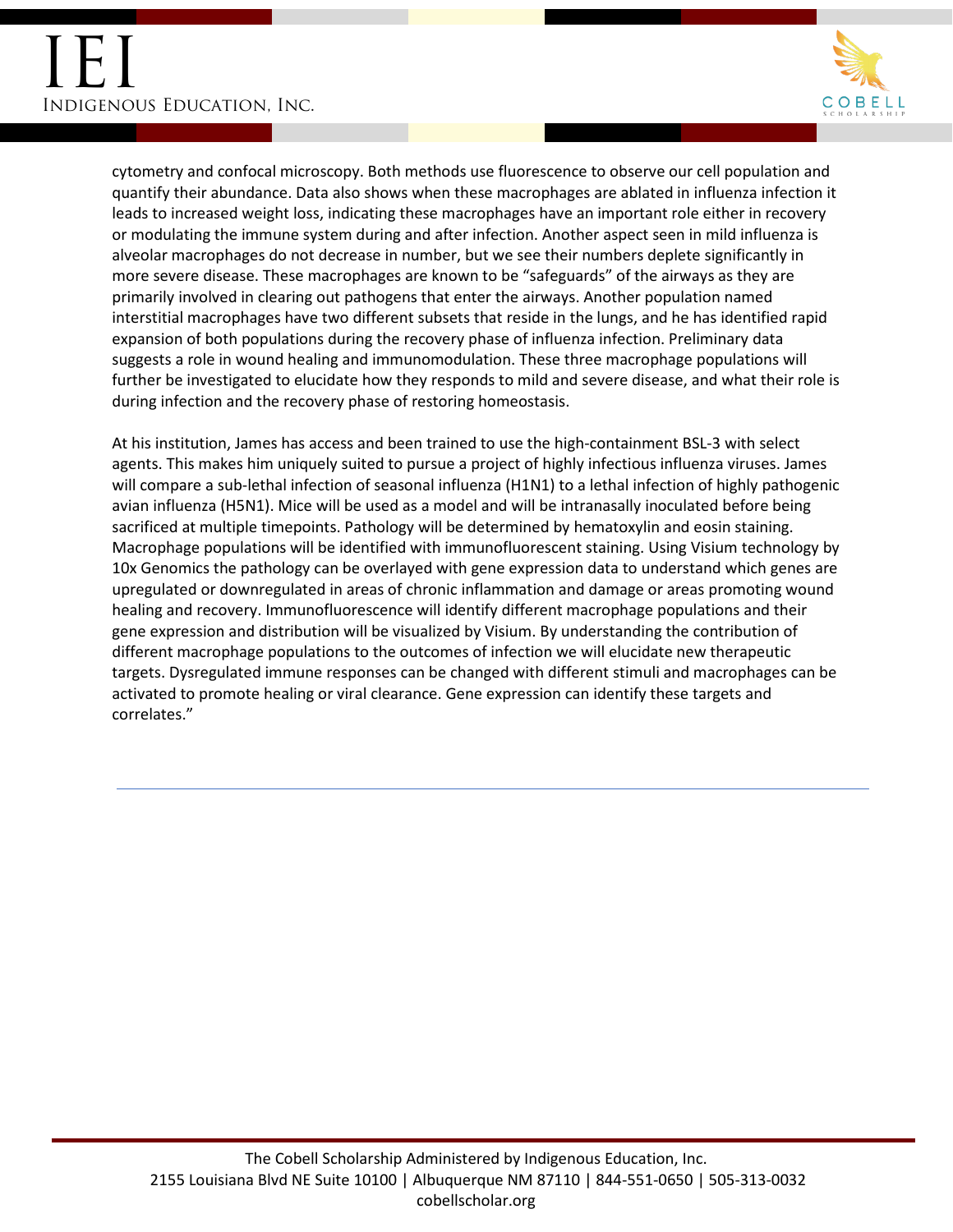



# **Cobell Fellow:** Shawna Yazzie **Tribal Affiliation:** Navajo Nation **Institution:** University of California – Davis **Degree:** PhD – American Indian/Native American Studies **Research Project:** Retelling and sharing of cultural knowledge through weaving

### **Detailed Research Project Overview**

"I am of the Big Water clan born for the Red Bottom clan. My maternal grandfathers are the Towering House clan. My paternal grandfathers are the Tangle Peoples clan. I am a Diné woman. I am from A Body of Water in a Sunken Area [what is currently known as Pinon, Arizona].

Since time immemorial, Diné women of the Red Bottom Clan wove stories of survival through the practice of atł'ooh [rug weaving]. K'é [Diné Kinship System] is expressed in weaving as a record and

recognition of our practice of relating to and being responsible for each other through our clans. It is through our clan system that we find our place in the world as Diné. Our family still knows-feels the significance of rug weaving as an expression of K'é. In this case, my work with Diné women weavers' uplifts modes of storytelling -- the language in and surrounding -- the practice of rug weaving. This practice carries knowledge and teachings from time immemorial about how to exist in the world given by Asdzáá Naashchéii [Spider Woman], who gifted rug weaving to Diné. More specifically, my project shares how Diné women in A Body of Water in a Sunken Area build long-lasting connections to rug weaving to reclaim and heal themselves and their families, and to re-establish kinship ties that facilitate responsible intergenerational transfers of knowledge for future generations. Kinship relations centers Diné Language as a core concept of understanding the cultural values inhibited in the loom, warp and tools attached to rug weaving. Through an intergenerational transfer of cultural knowledge, a cyclical responsibility gifted to me by my grandmother, I engage rug weaving as Diné women's stories, truths, and remembrances.

Broadly speaking, my research aims to amplify a range of Diné women's histories and lived experiences across the Navajo Nation to counter dominant narratives that flatten the density of our Indigeneity. Grounded in my role as an apprentice weaver, my proposed project will focus on master weavers from my home community to document the ways in which their practices embody Diné-specific theories and methods of doing histories with, by and for Diné. This work is imperative as a Diné scholar to recenter how knowledge is transferred to future generations while utilizing our own ways of knowing/being. Weaving is a way to live in balance in the Universe. I have experienced first-hand the ways in which rug weaving brings healing to Diné women and their families. My work shall bring healing by demonstrating the ways in which our women's works are vital to our community's futurity. As a Diné woman, our culture continues to be centered as being 'lost' or on the verge of being lost. Anthropological ethnographic and linguistic studies of weaving tend to document Diné histories and practices in an extractive and linear fashion that do not follow Diné frameworks, and thus does not fully account for how Diné theorize their cultural history and place in the world. My work does not propose to represent all Navajo Nation or all Diné weavers across the land. Rather, my work serves as a call to Diné and non-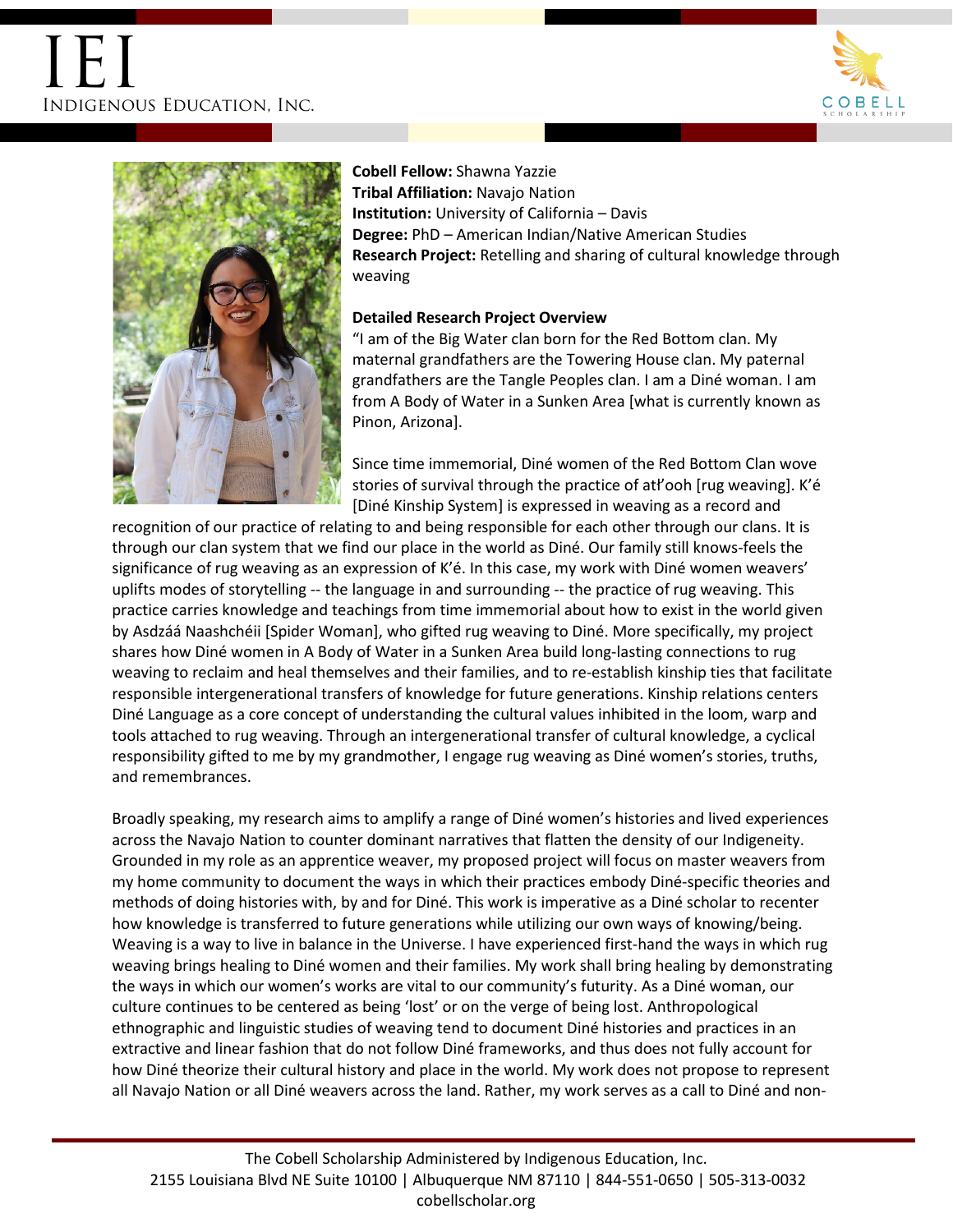

Diné readers and future researchers alike to learn from a range of Diné weavers. Rather, my work seeks to allow future Indigenous scholars to explore their own community rug weaving histories.

This documentation would follow two phases: first, to return home to speak with my relatives and second to edit the creation. Each of these educational principles model, Sa'ah Naagháí Bik'eh Hózhóón [SNBH], which places living in harmony. (I) Nitsáhákees [Thinking]. By the end of spring quarter 2022 I will have completed all of my coursework for my (1) PhD in Native American Studies (2) a Designated Emphasis in Feminist Theory and Research. This academic foundation will advance this project as my classes taught me how to provide a critical lens and methods for integrating feminist perspectives and approaches. (II) Nahat'á [Planning]. I will relocate to Pinon, Arizona for the entirety of summer 2022, which will necessitate quarantine to protect community members. (III) Iiná [Implementation]. I will then begin the process of engaging with community grandmothers through listening, talking, and remembering and what it is that they are willing to do and share. (IV) Siihasin Reflection/Assurance]. By Fall 2022, I will be ready to present and submit a final report that includes reflections and assurances with, by, and for the community."

\_\_\_\_\_\_\_\_\_\_\_\_\_\_\_\_\_\_\_\_\_\_\_\_\_\_\_\_\_\_\_\_\_\_\_\_\_\_\_\_\_\_\_\_\_\_\_\_\_\_\_\_\_\_\_\_\_\_\_\_\_\_\_\_\_\_\_\_\_\_\_\_\_\_\_\_\_



**Cobell Fellow:** Timothy Fish **Tribal Affiliation:** Muscogee (Creek) Nation **Institution:** University of Wisconsin – Madison **Degree:** PhD – Civil Society and Community Research **Research Project:** A Case Study on the Reflections and Lessons Learned from Community-Led Initiatives Leading to the Construct of the Yungtun Language Proficiency Test using Narrative Inquiry.

#### **Detailed Research Project Overview**

"The purpose of this qualitative case study is to gather evidence on how a group of Yup'ik educators, and other key stakeholders, came together to develop the Yungtun language proficiency test. This case study will use a narrative inquiry methodology to capture the lived experiences of those involved, as it pertains to the development of the Yungtun language proficiency test.

Timothy's approach will look at how the collaborative efforts of the

Yup'ik tribal community, partnering organizations, and others pooled their resources, experience, knowledge, and skills together in order to convert and develop standardized language proficiency instruments into the Yup'ik worldview using Yup'ik epistemology and language. Roles and various levels of influence and participation will be studied using surveys and in-depth interviews. Utilizing these data collection techniques, knowledge and evidence will be gained to advance an understanding of how pertinent issues influenced the need to develop a culturally-relevant language proficiency instrument that authentically reflects the Yup'ik epistemology, how the developed research design by the Yup'ik community of experts and partnering organizations came to be, how decisions were determined and consensus achieved, and finally, how capacity building for those involved came together to achieve goals set forth by this collaborative community of change agents. From existing research, it is well known that participation in community-led research leads people from their respective 'community' to become co-